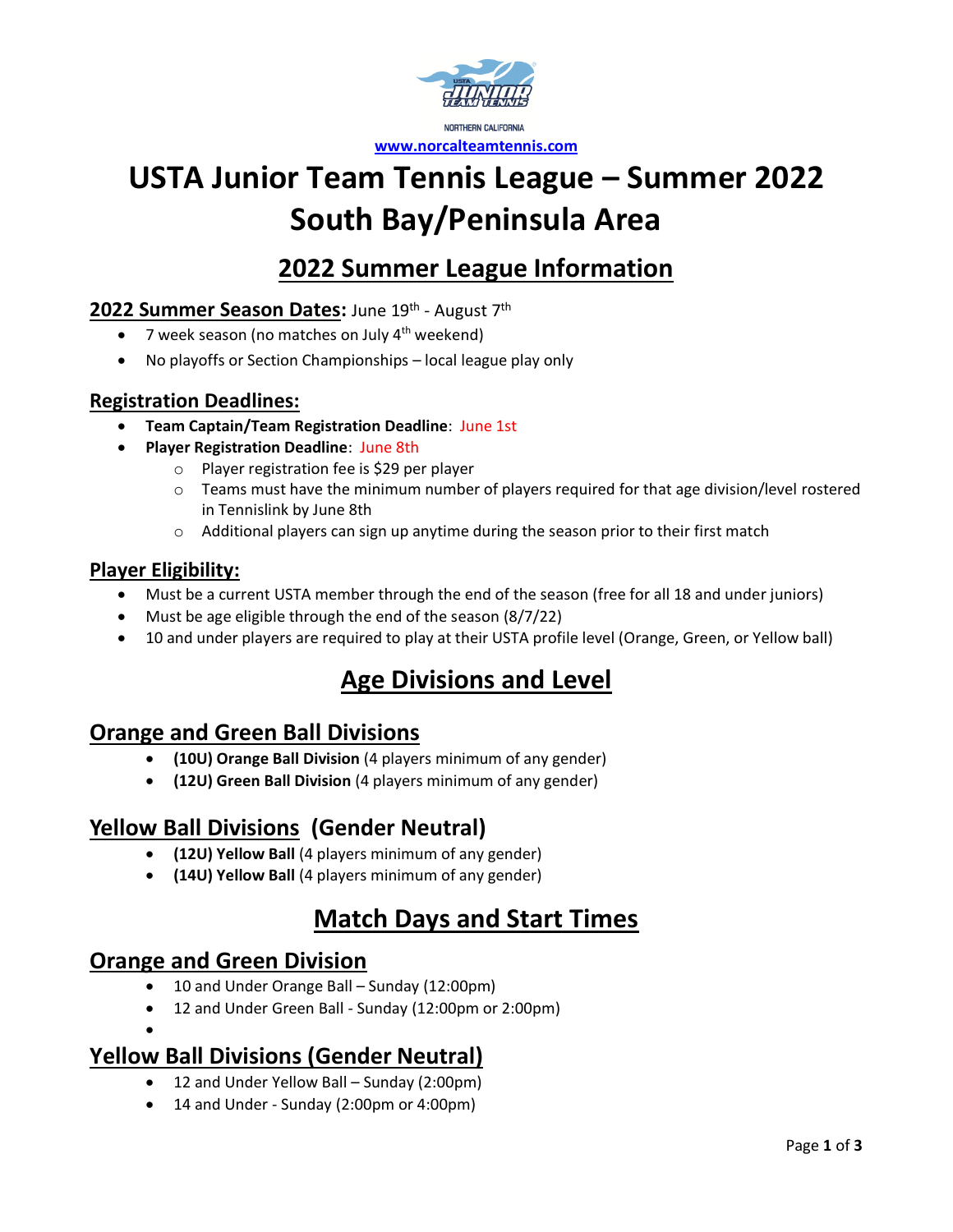

# **USTA Junior Team Tennis League – Summer 2022 South Bay/Peninsula Area**

### **Formats of Play – Orange and Green Ball Divisions**

### **(10U) Orange Ball (Gender Neutral)**

- 2 courts required per match
- 4 Players minimum required per team/match
	- o Any combination of boys and girls can make up a roster
		- If a team has 3 players, the #4 singles and #4 doubles match are defaulted
		- If a team has 2 players, it is an entire team default
- 4 total singles and 4 total doubles matches per team match (Four 20 minute timed rounds) o 1 singles match and 1 doubles match per round
- 4 game sets, no ad scoring
	- $\circ$  Play to completion of the set or until 20 minutes is called, whichever comes first
	- o No tiebreak played at 3-3, play one more full game
- Players should play singles matches (1-4) according to strength determined by coach o Players cannot play singles more than once
- Total **games** won determines the overall team match score for head to head matches
- Best win/loss record at the end of the season determines division standings

### **(12U) Green Ball (Gender Neutral)**

- 2 courts required per match
- 4 Players minimum required per team/match
	- $\circ$  Any combination of boys and girls, goal is to have at least 1 boy or 1 girl at every match
		- If a team has 3 players, the #4 singles and #4 doubles match are defaulted
		- If a team has 2 players, it is an entire team default
- 4 total singles and 4 total doubles matches per team match (Four 30 minute timed rounds)
	- o 1 singles match and 1 doubles match per round
- 6 game short set, no ad scoring. Tiebreak played at 5-5
	- o Play to completion of the set or until 30 minutes is called, whichever comes first
- Players should play singles matches (1-4) according to strength determined by coach
	- o Players cannot play singles more than once
- Total **games** won determines the overall team match score
- Best win/loss record at the end of the season determines division standings